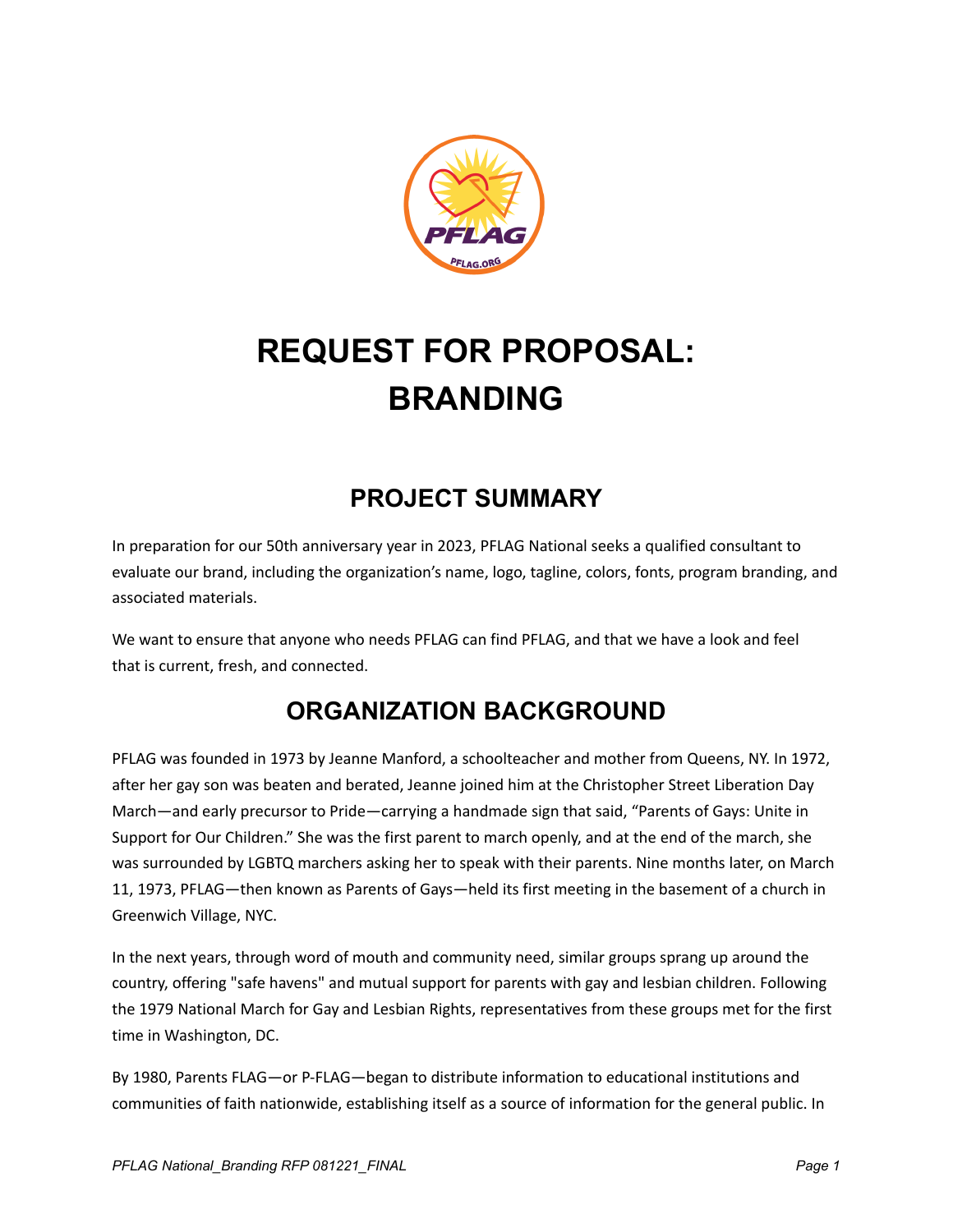1981, members decided to launch a national organization, and in 1982, the Federation of Parents and Friends of Lesbians and Gays, Inc., then representing some 20 groups, was incorporated in California and granted non-profit, tax-exempt status. The first PFLAG National office was established in Los Angeles under founding president—and PFLAG LA founder—Adele Starr.

In 1990, following a period of significant growth, PFLAG employed an Executive Director, expanded its staff, and moved to Washington, DC. In 1993, PFLAG soon after added the word "Families" to the name, making the name "Parents, Families, and Friends of Lesbians and Gays," and added bisexual people to its mission and work. In 1998, PFLAG added transgender people to its mission.

At the turn of the century, the national office of PFLAG—PFLAG National—began to also develop signature programs to support the chapter network and to raise the family and ally voice in the battle for equality. Programs like Cultivating Respect: Safe Schools for All, Straight for Equality, and the National Scholarship Program.

In 2014, the organization officially changed its name from the acronym for "Parents, Families, and Friends of Lesbians and Gays" to, simply, PFLAG. This change was made to attempt to accurately reflect PFLAG members, those PFLAG serves, and the inclusive work PFLAG has been doing for decades.

PFLAG has 364 volunteer-based chapters and nearly 250,000 members and supporters crossing multiple generations of families in major urban centers, small cities, and rural areas across America.

### **ORGANIZATION MISSION AND VISION**

The following is current as of August 1, 2021:

#### **Mission**

Our mission is to build on a foundation of loving families united with LGBTQ+ people and allies who support one another, and to educate ourselves and our communities to speak up as advocates until all hearts and minds respect, value and affirm LGBTQ people.

#### **Vision**

PFLAG envisions a world where diversity is celebrated and all people are respected, valued, and affirmed inclusive of their sexual orientation, gender identity, and gender expression.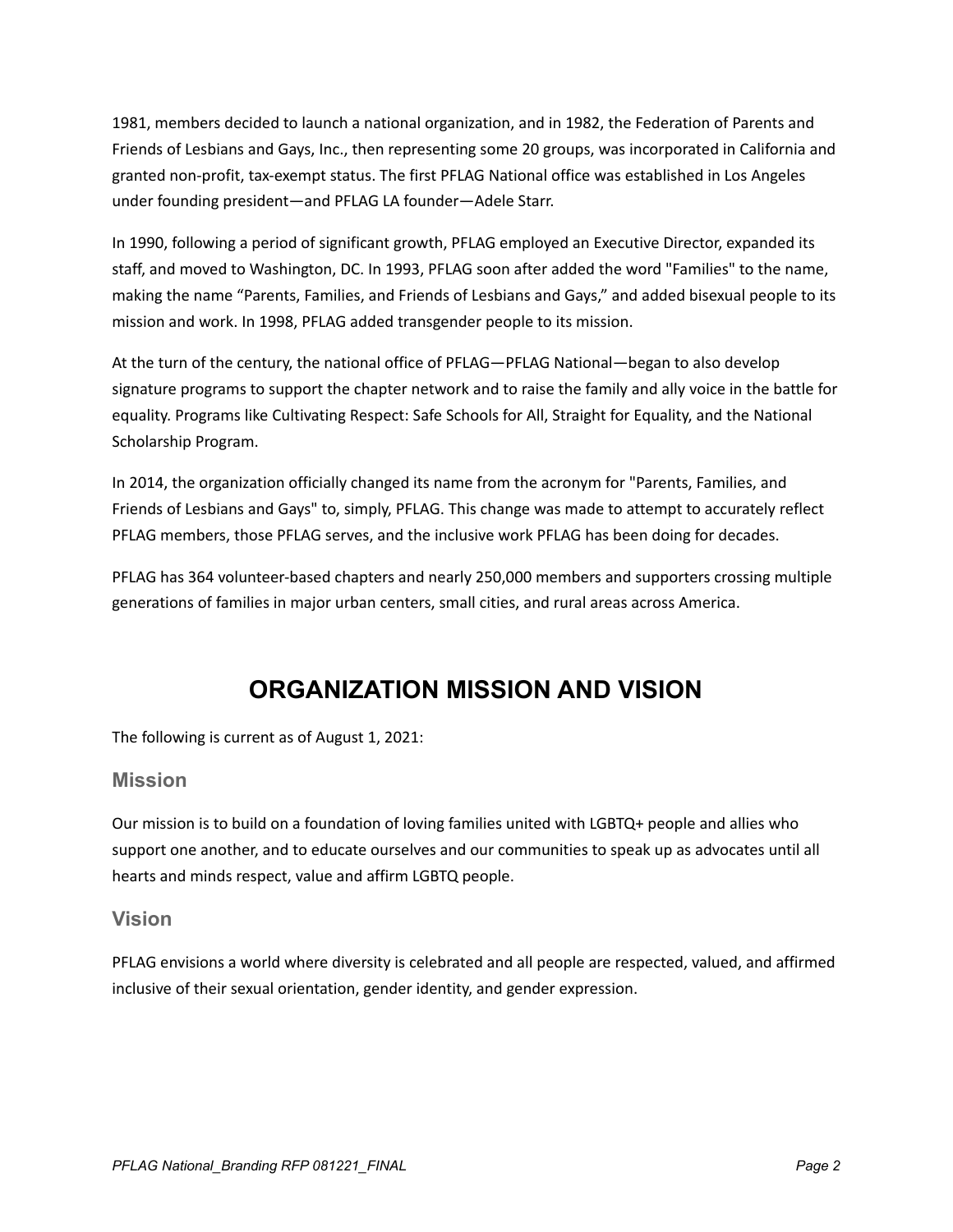### **THE CHALLENGE**

Throughout its nearly 50‐year history, PFLAG has grown tremendously along with its community. Having once primarily offered only support groups, PFLAG now offers support, education, and major advocacy efforts locally, statewide, regionally, and at the federal level.

As we move into 2023—our 50th anniversary year—we must reflect on who we are, what we do, and how we express those things to the LGBTQ+ community, parents, extended family members, and a broad coalition of allies to the community.

While at one time PFLAG was the only organization of its kind, other Mom, Dad, and Parent organizations have started to spring up and claim the space. Some of PFLAG's own members use the names of those organizations interchangeably with our own (e.g. they give out Free Mom Hugs at Pride; they call themselves Mama Bears), not realizing these are separate (and competing) groups.

Another significant challenge arose in 2014, when we let the long name go in favor of having PFLAG as our official name and no longer an acronym for "Parents, Families, and Friends of Lesbians and Gays." This move was made in service of being more inclusive, but because we had no meaningful plan in place to bring people along and explain it, it led to brand confusion, lack of understanding of who PFLAG is or what we do, and in some cases complete lack of awareness of what our name now is (both in the press and by our members and supporters). Seven years later, some of our own chapters and their leaders still don't know that we are no longer using PFLAG as an acronym.

There is also the challenge of a nearly entirely volunteer-led chapter network. Many chapters are resistant to using our logo so they change it without permission or guidance, many don't know (as noted above) that our name has changed and, due to budget constraints, many of them use outdated materials for years at a time. We have no real enforcement power over our chapters in terms of materials they use—including our logo and language.

While our voice remains strong, our visual brand is outdated and, much like our name, doesn't tell people who need PFLAG that PFLAG is who they need.

As we prepare to enter our 50th anniversary year, we must ensure that there is a cohesiveness to our look, feel, and overall brand, so that any time you find PFLAG—whether it's at the national level or any chapter event in the U.S.—we are united as one powerful organization built on a bedrock of decades of important history.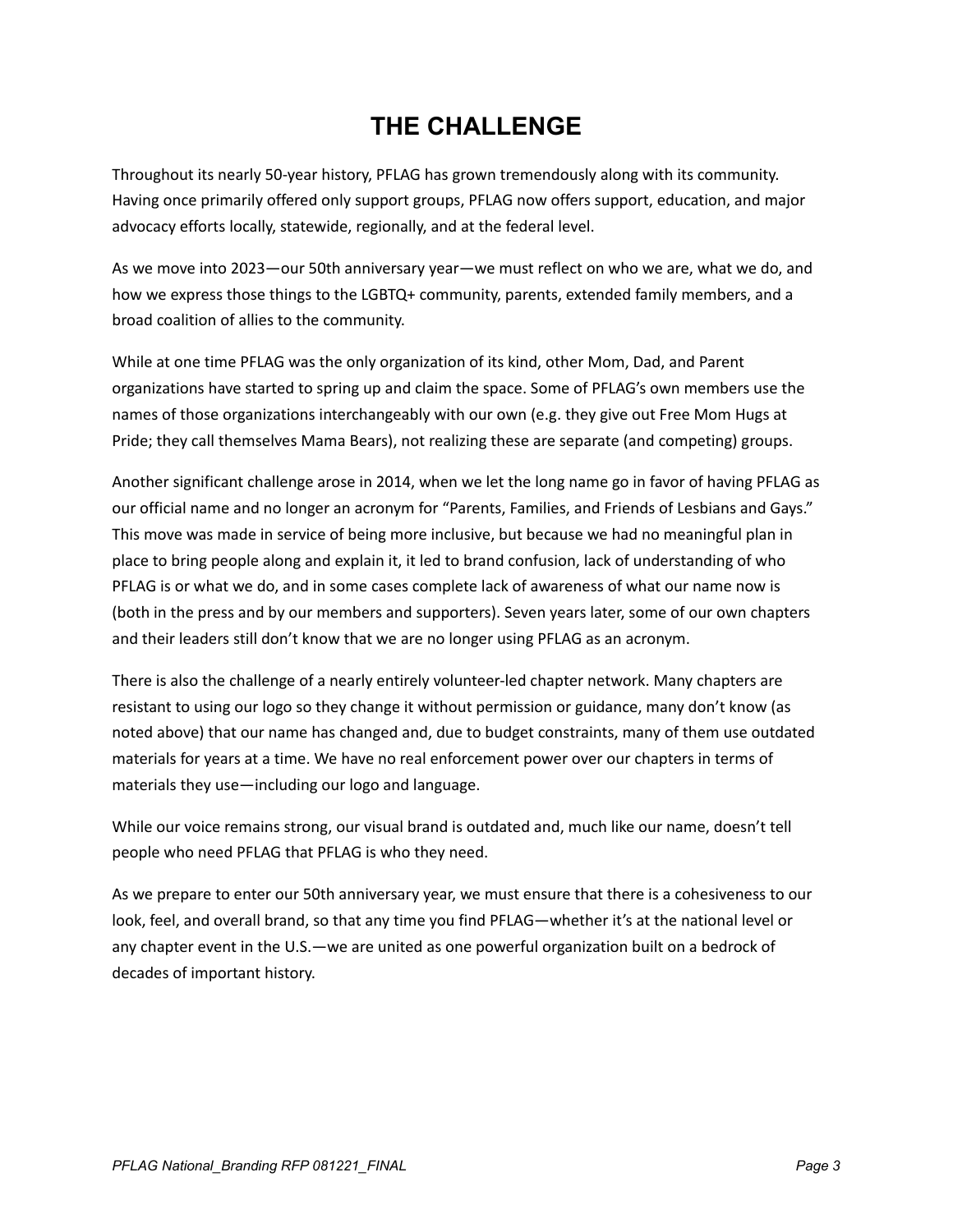### **WHO IS ELIGIBLE TO RESPOND**

PFLAG National seeks qualified consultants or firms ("Consultant") with extensive experience in branding and naming, and strong facilitation skills. Experience with 501c3, mission-driven, chapter-based organizations is critical; experience with LGBTQ+ organizations is preferred.

PFLAG National is committed to diversity among its vendors and contractors. It does not discriminate, nor tolerate discrimination, based on race, ethnicity, religious creed, color, national origin, ancestry, physical disability, chronic illness, neurodiversity, medical condition, genetic information, marital status, sex (including pregnancy, childbirth, breastfeeding or related medical conditions), gender, gender identity, gender expression, citizenship status, age, sexual orientation, matriculation, personal appearance, height and weight, family responsibilities, credit information, union membership, political affiliation, military and veteran status, status as a victim or family member of a victim of domestic violence, a sexual offense or stalking, or any other protected status under applicable law.

Additionally, whenever possible, it is PFLAG National's goal to ensure that marginalized populations, small businesses, and union-affiliated businesses are utilized whenever possible for purchasing and contracting.

### **PROJECT SCOPE AND DELIVERABLES**

The selected Consultant will work with a Branding Task Force of staff, board members, and regional directors to provide a comprehensive recommendation to the organization. The selected Consultant will be given access to staff and leadership, including board members, regional directors, chapter leaders, and other constituents during the course of the project. It is expected that the Consultant will seek input from chapter members, the great LGBTQ+ and family/ally community, and other interested stakeholders.

Of note and importance: the organization is currently undergoing a Strategic Planning process, which will end in January 2022. This project will build off the work being done in that project, including, potentially, a new mission and vision.

#### **The project should include:**

- 1. An evaluation of PFLAG National's name, logo, tagline, colors, fonts, and associated materials, including chapter logos;
- 2. An evaluation of PFLAG's program branding (including Straight for Equality); and
- 3. IP/trademark/service mark review and guidance for new materials.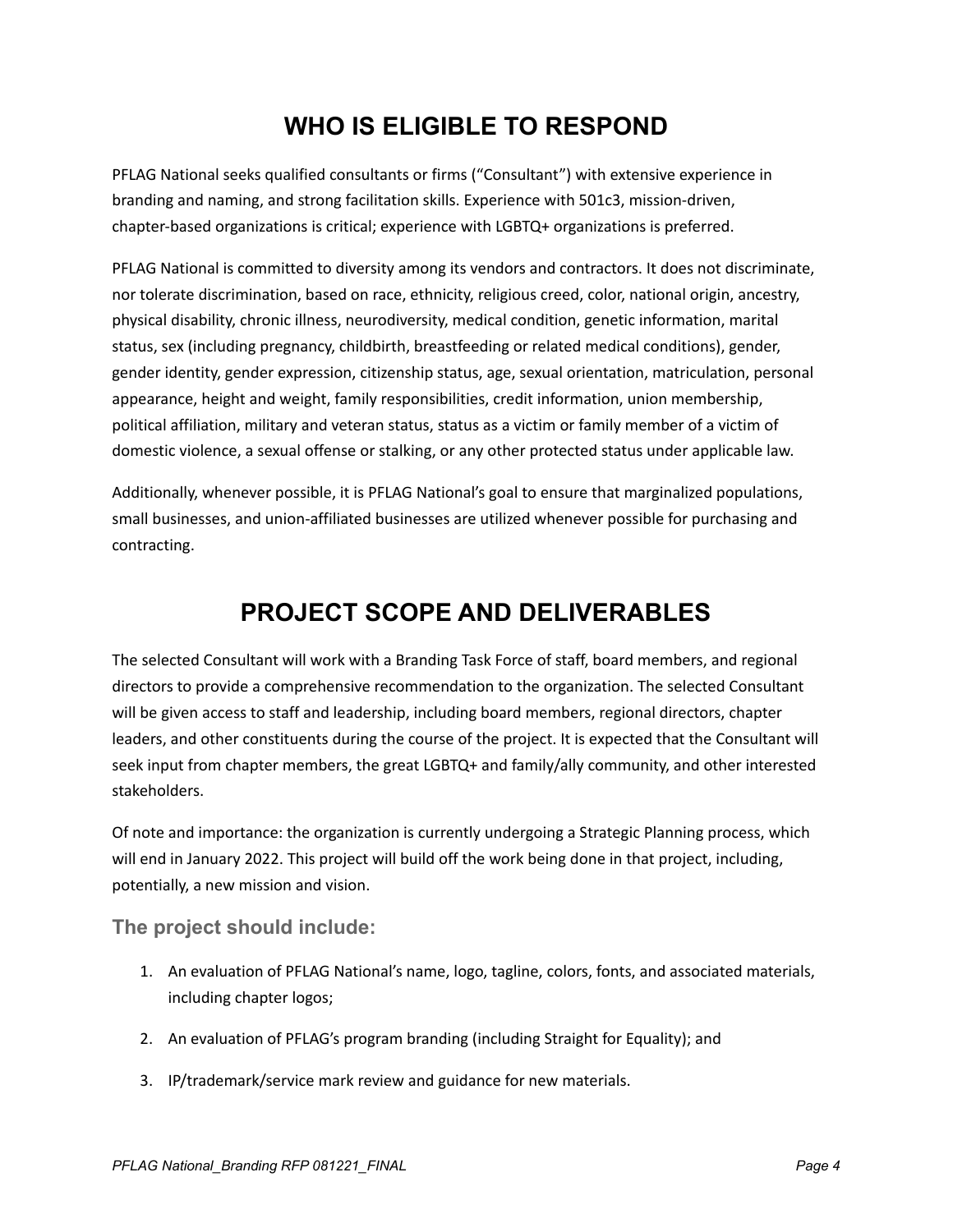**The deliverables should include:**

- 1. New organizational branding that may include a new name or acronym, logo, tagline, colors/fonts;
- 2. A brand "toolkit" for chapters that is consistent with new national organizational branding, which allows space for their desire to "personalize" the materials creatively;
- 3. Possible new program branding that is consistent with look/feel of new organizational branding;
- 4. A roadmap to roll out the new branding in advance of January 2023, the beginning of our 50th Anniversary Year;
- 5. A brand standards manual that will guide staff and leaders in seamlessly executing the new branding; and
- 6. Guidance on creating a new website, which will be built off of this new branding and launch timed to our 50th anniversary year in January 2023. A separate RFP to build a new website will be circulated in Fall 2021; please include in your deliverables if you would like to be considered for that project and we will circulate to you as well.

## **OWNERSHIP AND CONFIDENTIALITY**

All intellectual property will become the property of PFLAG National. All data remains the sole property of PFLAG National. The Consultant shall agree to keep information related to this process in strict confidence, including, but not limited to, this Request for Proposals (RFP), the terms of the contract, and any confidential business information or proprietary information gathered during this project.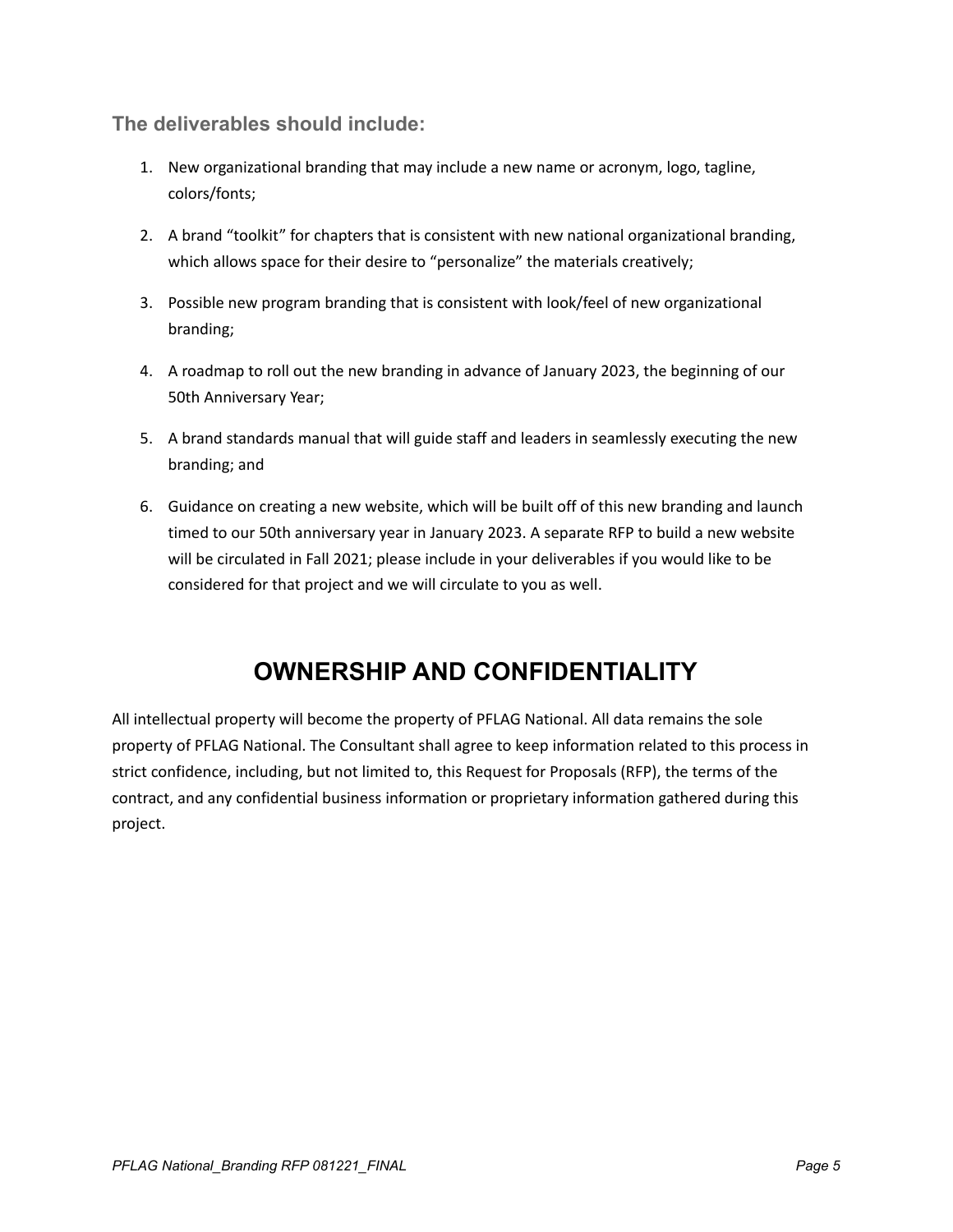### **RESPONSE TO RFP**

Responses should provide a straightforward and concise description of your ability to meet the requirements of this RFP. Emphasis should be on completeness and clarity of content.

**Proposals should include the following information**

- 1. Information about the Consultant, their experience, and staff, including the following:
	- **a.** Consultant's legal name, contact person and title, address, phone number, email address, type of business, and website.
	- **b.** Information about the Consultant's experience and expertise in working with similar organizations on similar projects, with similar scope and subject matter to this RFP.
	- **c.** List of all project team members, each team member's qualifications, including professional biography and CV, position and responsibilities with the Consultant, experience relevant to the project, years of experience, and role in the proposed project.
	- **d.** Information about the Consultant's workforce, ownership diversity, nondiscrimination policies, and any information related to a commitment to PFLAG's values.
- **2.** Three references for which the consultant has conducted one or more of the following services: branding, renaming, logo creation, trademark/IP review. Include the references' name, address, and the relevant contact person's name and title with an email address and phone number.
- **3.** Portfolio of at least two similar previously completed projects. Portions may be redacted to protect confidential information as needed.
- **4.** Plan to complete the proposed project, including the following:
	- **a.** Proposed scope of work and project approach.
	- **b.** Timeline for the project, including major tasks and milestones tied to activities.
	- **c.** Project budget to include a proposed payment schedule tied to project milestones and deliverables.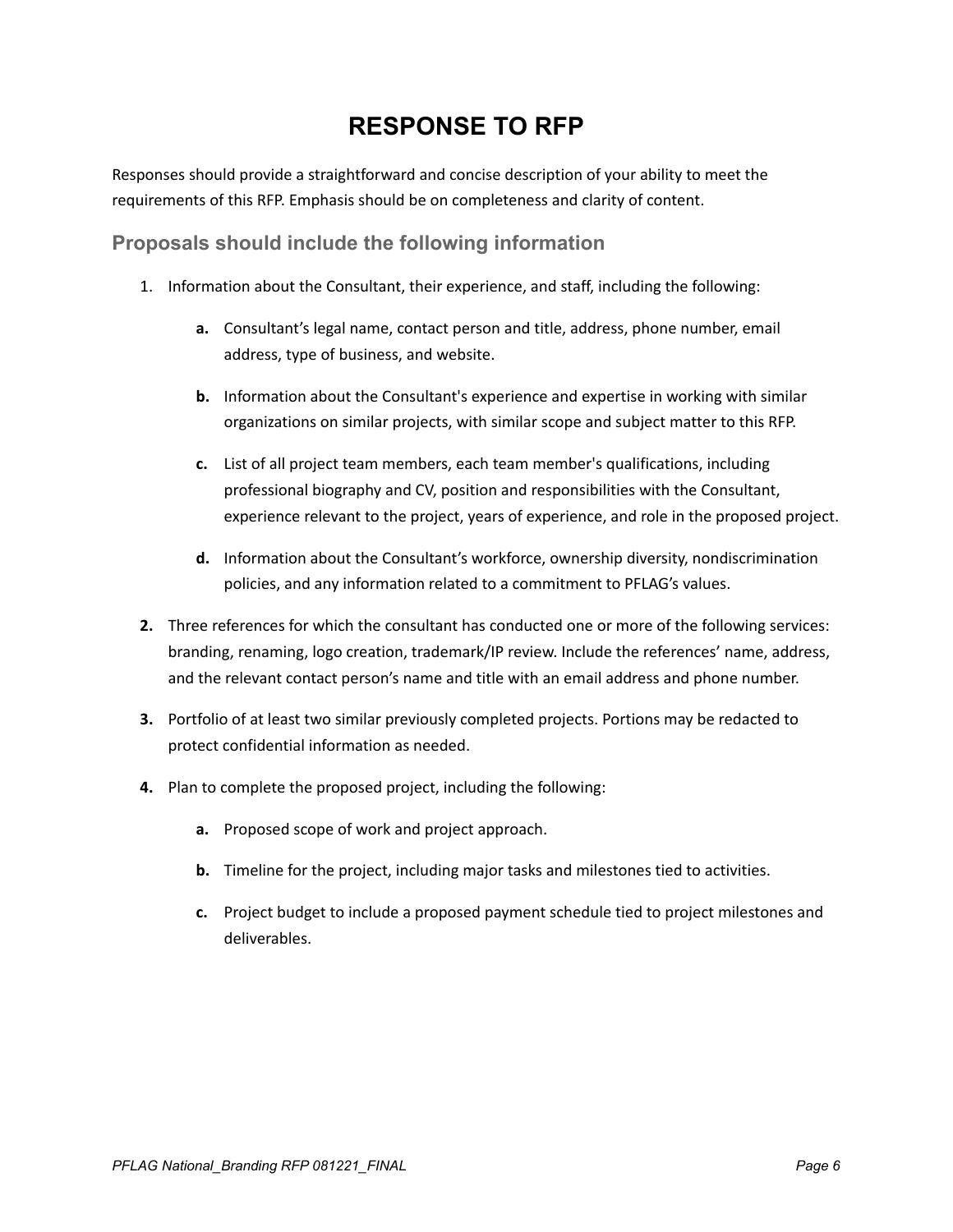#### **SCORING**

Proposals will be reviewed and evaluated based on the following criteria:

- 1. Qualifications (30%)
- 2. Scope and Quality of Proposal (30%)
- 3. Work Plan (25%)
- 4. Budget (10%)
- 5. Diversity of workforce and ownership (5%)

#### **PROCESS FOR PROPOSAL SUBMISSION AND EVALUATION**

- 1. **Submission Due Date**: Proposals are due by 5:00 pm (ET) on Friday, September 3, 2021.
- 2. **Submission Address and Where to Address Inquiries**: Proposals should be submitted via email to Liz Owen, Director of Communications, PFLAG National, at lowen@pflag.org.
- 3. **Conditions of Proposal**: All costs incurred in preparing a response to this RFP are the bidder's responsibility and will not be reimbursed by PFLAG National.
- 4. **Submission Instructions:**
	- a. All submissions must be delivered electronically ONLY, in pdf format.
	- b. Attachments/forms must be legible. Include relevant attachments only.
	- c. Submissions will not be returned.
	- d. An email acknowledgment of each submission received will be sent to the applicant.
	- e. All proposals received by the deadline will undergo a preliminary screening. Late or incomplete applications will not be accepted for review and rating. Any proposal may be disqualified if it deviates from the submission instructions in the RFP.
	- f. Additional information may be required from the selected applicant prior to the awarding of the project.
	- g. Failure to disclose any history of deficiencies or client abuse shall disqualify the applicant from award of the engagement.